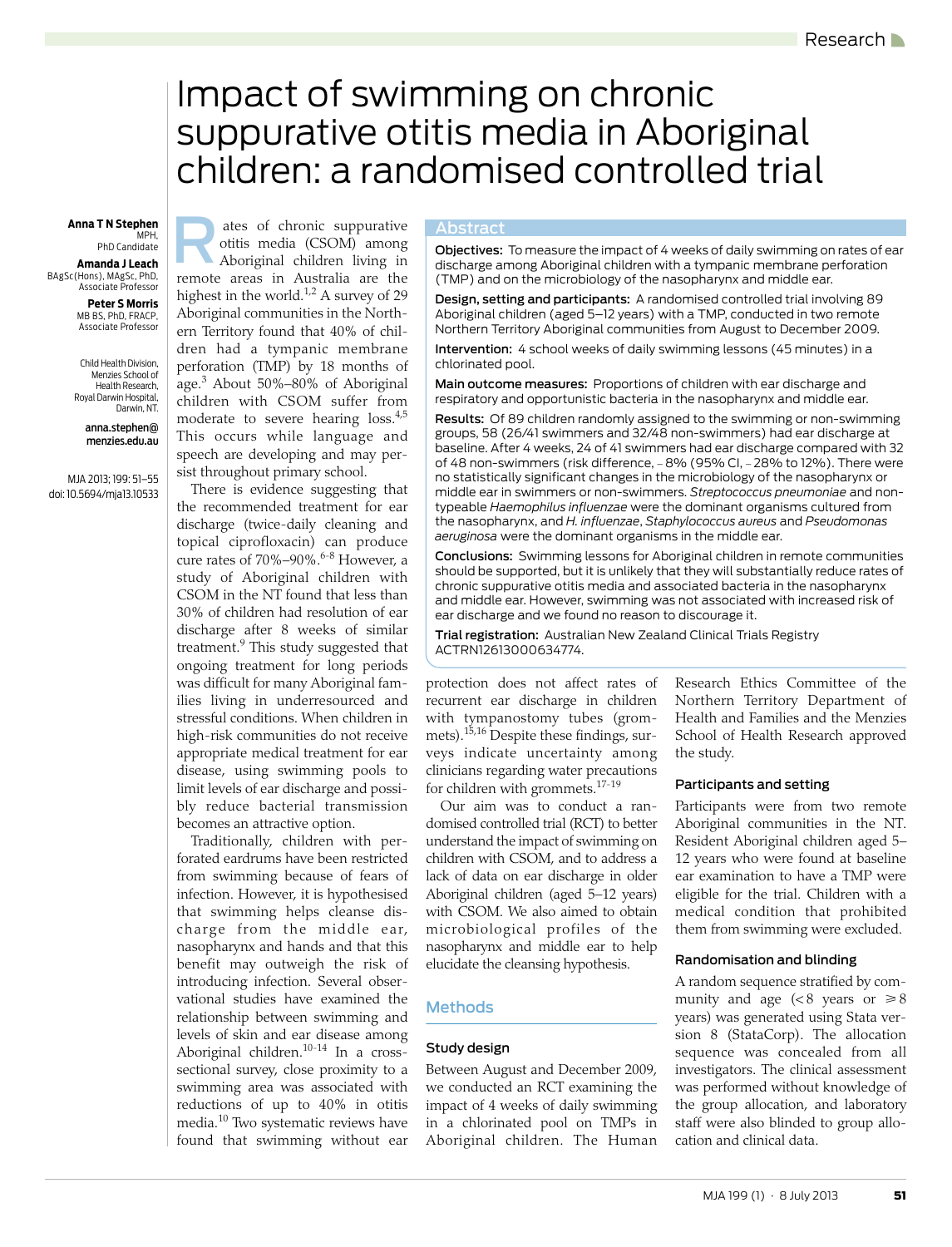## A Research



#### Intervention

Children in the intervention group swam in a chlorinated pool for 45 minutes, 5 days a week, for 4 weeks. Swimmers did not wear head protection (cap or earplugs) and went underwater frequently. Children in the control group were restricted from swimming for 4 weeks.

#### Clinical assessments

Participants' ears were examined in the week before and the week after the intervention using tympanometry, pneumatic otoscopy and digital video otoscopy. Criteria for diagnosis were:

• Otitis media with effusion: intact and retracted non-bulging tympanic membrane and type B tympanogram

• Acute otitis media without perforation: any bulging of the tympanic membrane and type B tympanogram • Acute otitis media with perforation: middle ear discharge, and perforation present for less than 6 weeks or covering less than 2% of the pars tensa of the tympanic membrane

• Dry perforation: perforation without any discharge

• CSOM: perforation (covering > 2% of the pars tensa) and middle ear discharge.

Children with a perforation were examined a second time with a video otoscope. The degree of discharge was graded as nil, scant (discharge visible with otoscope, but limited to

middle ear space), moderate (discharge visible with otoscope and present in ear canal), or profuse (discharge visible without otoscope). Drawings of the eardrum and perforations were made, with estimates of the position and size of the perforation as a percentage of the pars tensa. Examiners reviewed the videos in Darwin to confirm the original diagnoses of perforations.

#### Swab collection and microbiology

Swabs were taken from the nasopharynx and middle ear at both the baseline and final ear examinations. All swabs were cultured on selective media for respiratory bacteria. The bacteria specifically targeted were *Streptococcus pneumoniae*, non-typeable *Haemophilus influenzae*, *Moraxella catarrhalis* and *Staphylococcus aureus*. Ear discharge swabs were also cultured for *Streptococcus pyogenes* (Group A *Streptococcus*), *Pseudomonas aeruginosa* and *Proteus* spp.

Swabs stored in skim-milk tryptone glucose glycerol broth<sup>20</sup> were thawed and mixed, and  $10 \mu L$  aliquots were cultured on the following plates: full chocolate agar, 5% horse blood agar containing colistin and nalidixic acid, and chocolate agar with bacitracin, vancomycin, and clindamycin (Oxoid Australia). Ear discharge swabs were also cultured on MacConkey agar plates. Blood plates were incubated at  $37^{\circ}$ C in 5% CO<sub>2</sub>, and MacConkey plates at 35°C in air. Bacterial isolates were identified according to standard laboratory procedures.

The density of each of the bacteria on each plate was categorised as: 1)  $(20; 2)$  20–49; 3) 50–100; 4) > 100 or confluent in the primary inoculum; 5) as for 4, but colonies also in second quadrant of the plate; 6) as for 5, but colonies also in third quadrant; 7) as for 6, but colonies also in fourth quadrant. Dichotomous measures for bacterial load were categorised as low density (< 100 colonies) or high density  $(\geq 100 \text{ colonies}).$ 

#### Outcome measures

#### Clinical measures

The primary outcome measure was the proportion of children with otoscopic signs of ear discharge in the canal or middle ear space after 4 weeks. Final ear examinations took place 12 hours to 2.5 days after the participants' last scheduled swim. Prespecified subgroup comparisons were: younger (5–7 years) versus older (8–12 years) children; children who had been prescribed topical antibiotics versus those who had not; degrees of discharge; and smaller (< 25%) versus larger  $(\geq 25\%)$  perforations.

#### Microbiological measures

For the nasopharynx, we determined the proportions of children with *S. pneumoniae*, *H. influenzae*, *M. catarrhalis*, any respiratory pathogen (*S. pneumoniae*, *H. influenzae*, *M. catarrhalis*) and *S. aureus*. For the middle ear, we determined the proportions of children with *S. pneumoniae*, *H. influenzae*, *M. catarrhalis*, *S. aureus*, Group A *Streptococcus*, *P. aeruginosa* and *Proteus* spp.

#### Statistical methods and analyses

All participants allocated to a group contributed a clinical outcome for analysis, including children lost to follow-up, whose diagnoses were assumed not to have changed from baseline. Children lost to follow-up were excluded from assessments of microbiological outcomes. Risk differences (RDs) between the study groups were calculated with 95% confidence intervals. The Mann–Whitney *U* test was used to compare median perforation sizes of the study groups.

#### Sample size

We hypothesised that 90% of children not swimming would have ear discharge at 28 days and that swimming could reduce this proportion. We specified that a 25% difference between the two groups would be clinically important. Our aim was to recruit a sample of 100 children to provide 80% power to detect a substantial difference of 25% between the two groups.

#### **Results**

Parental consent was obtained for 89 eligible children: 41 children in the swimming group and 48 children in the non-swimming group (Box 1). At 4-week follow-up, final ear examinations were conducted on 82 children (36 swimmers and 46 non-swimmers).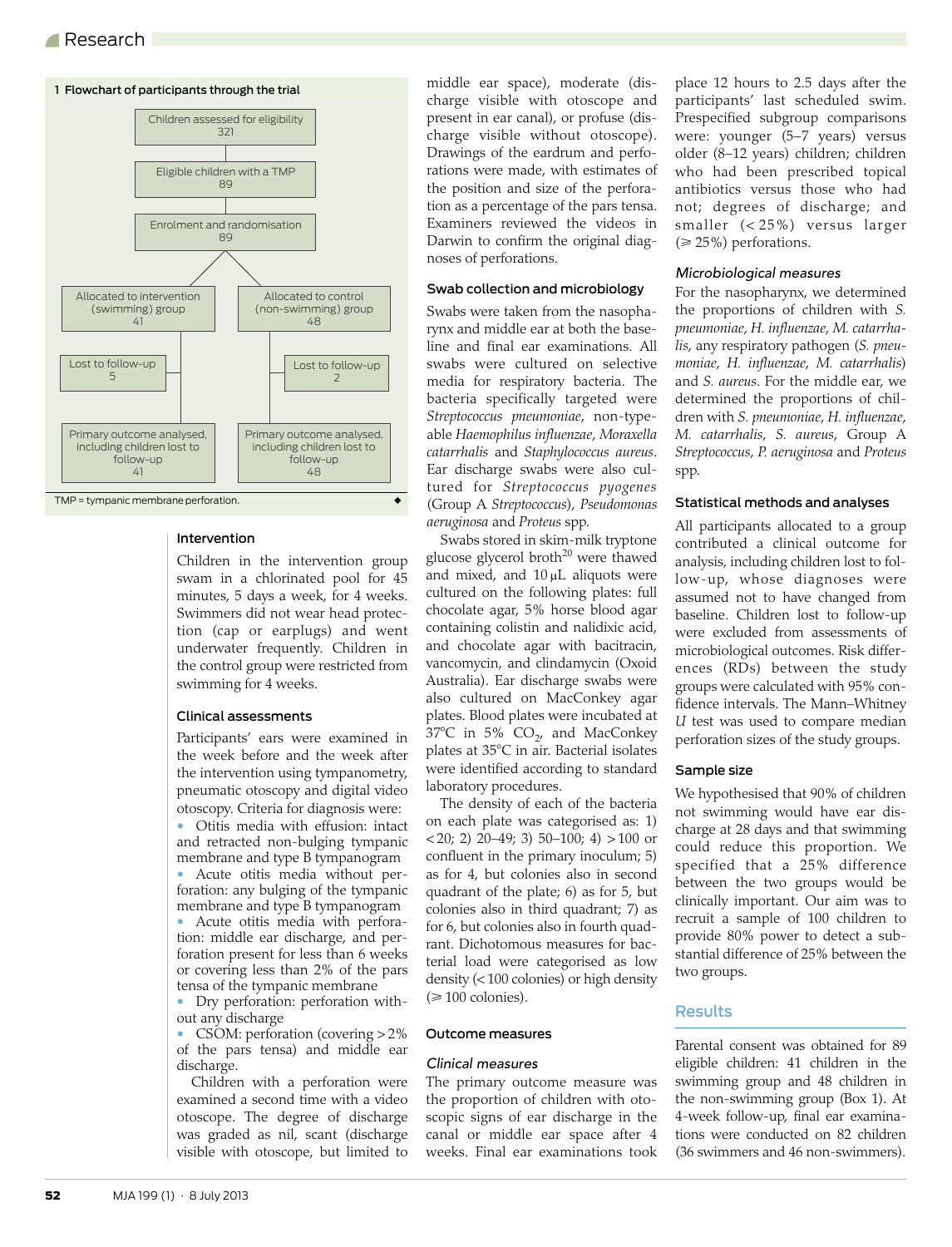#### 2 Participant characteristics at baseline and 4-week follow-up

|                                                             | <b>Baseline</b>        |                            | Follow-up              |                            |                               |
|-------------------------------------------------------------|------------------------|----------------------------|------------------------|----------------------------|-------------------------------|
|                                                             | Swimmers<br>$(n = 41)$ | Non-swimmers<br>$(n = 48)$ | Swimmers<br>$(n = 41)$ | Non-swimmers<br>$(n = 48)$ | Risk difference<br>(95% CI)*  |
| Mean age in years (SD)                                      | 8.9(2.4)               | 8.6(1.9)                   |                        |                            |                               |
| Male                                                        | 27 (66%)               | 31(65%)                    |                        |                            |                               |
| Ear diagnosis                                               | $n = 41$               | $n = 48$                   | $n = 41^{\dagger}$     | $n = 48^{\dagger}$         |                               |
| Bilateral closed tympanic membranes                         |                        |                            | 1/41(2%)               | 6/48 (13%)                 | $-10\%$ ( $-23\%$ to 2%)      |
| Unilateral dry TMP                                          | 11/41(27%)             | 11/48 (23%)                | 11/41(27%)             | 5/48 (10%)                 | 16% (0 to 33%)                |
| <b>Bilateral dry TMPs</b>                                   | 4/41 (10%)             | 5/48 (10%)                 | 5/41 (12%)             | 5/48 (10%)                 | 2% (-12% to 17%)              |
| Unilateral wet TMP                                          | 12/41 (29%)            | 13/48 (27%)                | 10/41 (24%)            | 12/48 (25%)                | $-1\%$ ( $-18\%$ to $18\%$ )  |
| Wet TMP and dry TMP                                         | 2/41(5%)               | 2/48(4%)                   | 5/41 (12%)             | 5/48 (10%)                 | 2% (-12% to 17%)              |
| <b>Bilateral wet TMPs</b>                                   | 12/41 (29%)            | 17/48 (35%)                | $9/41(22\%)$           | 15/48 (31%)                | $-9\%$ ( $-27\%$ to 10%)      |
| Median size of TMP as percentage of pars tensa (IQR)        | 20% (8%-38%)           | 18% (6%-40%)               | 15% (4%-32%)           | 20% (5%-49%)               | $P = 0.39$                    |
| Any ear discharge (primary outcome)                         | 26/41 (63%)            | 32/48 (67%)                | 24/41 (59%)            | 32/48 (67%)                | $-8\%$ ( $-28\%$ to 12%)      |
| Moderate or profuse discharge                               | 16/41 (39%)            | 19/48 (40%)                | 20/41 (49%)            | 25/48 (52%)                | $-3\%$ ( $-24\%$ to 17%)      |
| Nasopharyngeal bacteria                                     | $n = 41$               | $n = 46^{\ddagger}$        | $n = 35^{\ddagger}$    | $n = 41^{\ddagger}$        |                               |
| Streptococcus pneumoniae                                    | 28/41 (68%)            | 33/46 (72%)                | 19/35 (54%)            | 27/41 (66%)                | $-12\%$ ( $-33\%$ to $1\%$ )  |
| Non-typeable Haemophilus influenzae                         | 17/41 (41%)            | 28/45 (62%)                | 21/35 (60%)            | 30/41 (73%)                | $-13\%$ ( $-34\%$ to 8%)      |
| Moraxella catarrhalis <sup>\$</sup>                         | 17/40 (43%)            | 17/46 (37%)                | 6/35(17%)              | 14/41 (34%)                | $-17\%$ ( $-36\%$ to 3%)      |
| Any respiratory pathogen                                    | 28/41 (68%)            | 41/46 (89%)                | 24/35 (69%)            | 37/41 (90%)                | $-22\%$ ( $-40\%$ to $-4\%$ ) |
| Staphylococcus aureus                                       | 8/41 (20%)             | 5/46 (11%)                 | 9/35(26%)              | $4/41(10\%)$               | 16% (-1% to 34%)              |
| At least one high-density respiratory pathogen <sup>9</sup> | 17/35 (49%)            | 23/43 (53%)                | 16/35 (46%)            | 16/41 (39%)                | 7% (-15% to 28%)              |
| Middle ear bacteria                                         | $n = 24^{\ddagger}$    | $n = 30^+$                 | $n = 23^{\ddagger}$    | $n = 32^{\ddagger}$        |                               |
| Streptococcus pneumoniae <sup>\$</sup>                      | 1/24(4%)               | 4/30 (13%)                 | 0/23                   | 2/32(6%)                   | $-6\%$ ( $-20\%$ to 9%)       |
| Non-typeable Haemophilus influenzae                         | 8/23(35%)              | 14/28 (50%)                | 16/23 (70%)            | 20/31 (65%)                | 5% (-21% to 29%)              |
| Moraxella catarrhalis <sup>\$</sup>                         | 0/22                   | 0/29                       | 1/21(5%)               | 0/31                       | 5% (-4% to 14%)               |
| Staphylococcus aureus                                       | 8/24 (33%)             | 5/30 (17%)                 | 8/23 (35%)             | 4/32 (13%)                 | 22% (0 to 45%)                |
| <b>Group A Streptococcus</b>                                | 3/24 (13%)             | 1/30(3%)                   | 5/23(22%)              | 2/32(6%)                   | 15% (-3% to 37%)              |
| Pseudomonas aeruginosa                                      | 3/24 (13%)             | 10/30 (33%)                | 10/23 (43%)            | 10/32 (31%)                | 12% (-13% to 37%)             |
| Proteus spp.                                                | 3/24 (13%)             | $2/30(7\%)$                | 2/23(9%)               | 2/32(6%)                   | 2% (-13% to 22%)              |

TMP = tympanic membrane perforation. IQR = interquartile range. \* Unless otherwise indicated. † Includes children lost to follow-up, whose diagnoses were assumed not to have<br>changed from baseline. ‡Denominators are reduced were contaminated by *Proteus* spp.

At baseline, the study groups were similar in age, sex, perforation size, the presence and degree of ear discharge, and the prevalences of ear diagnoses (Box 2). Although there were no statistically significant differences in the baseline prevalence of bacteria in the nasopharynx or middle ear, swimmers had lower rates of *H. influenzae* in the nasopharynx and higher rates of *S. aureus* in both the nasopharynx and middle ear. Of the 89 children, 58 (26 swimmers and 32 non-swimmers) had ear discharge at baseline.

At 4-week follow-up, 56 children had ear discharge: 24 of 41 swimmers compared with 32 of 48 non-swimmers (RD, 8%; 95% CI, 28% to 12%). Excluding children lost to follow-up, 21 of 36 swimmers had ear discharge compared with 31 of 46 nonswimmers (RD, -9%; 95% CI, -30% to 12%).

Between baseline and 4-week follow-up, there was no statistically significant change in the prevalence of bacteria in the nasopharynx (Box 2). *P. aeruginosa* infection in the middle ear increased in swimmers, compared with no change in non-swimmers. Non-typeable *H. influenzae* isolated from ear discharge increased in both groups. Overall, the dominant organisms were *S. pneumoniae* and *H. influenzae* in the nasopharynx, and *H. influenzae, S. aureus* and *P. aeruginosa* in the middle ear.

Per-protocol analysis of swimmers attending > 75% of swimming classes and non-swimmers adhering to swimming restrictions > 75% of the time indicated that 16 of 24 swimmers had ear discharge at 4-week follow-up, compared with 29 of 44 non-swimmers (RD, 1%; 95% CI, -23% to 23%). Rates of discharge were significantly

lower in children who were prescribed

ciprofloxacin and in children with smaller perforations (Box 3).

Of the 89 children, 65 had no change from their original diagnosis (by child's worst ear) at 4-week follow-up. Ear discharge failed to resolve in 31 of the 35 participants with moderate to profuse ear discharge at baseline (Box 3). Seven of the 89 children had a perforation that healed (Box 4).

#### **Discussion**

We found that regular swimming in a chlorinated pool for 4 weeks did not aid resolution of ear discharge in Aboriginal children with CSOM. At the end of the trial, rates of ear discharge were similar between swimmers and non-swimmers. Our microbiological data also suggest that swimming is unlikely to be effective in removing discharge from the middle ear and nasopharynx, with rates and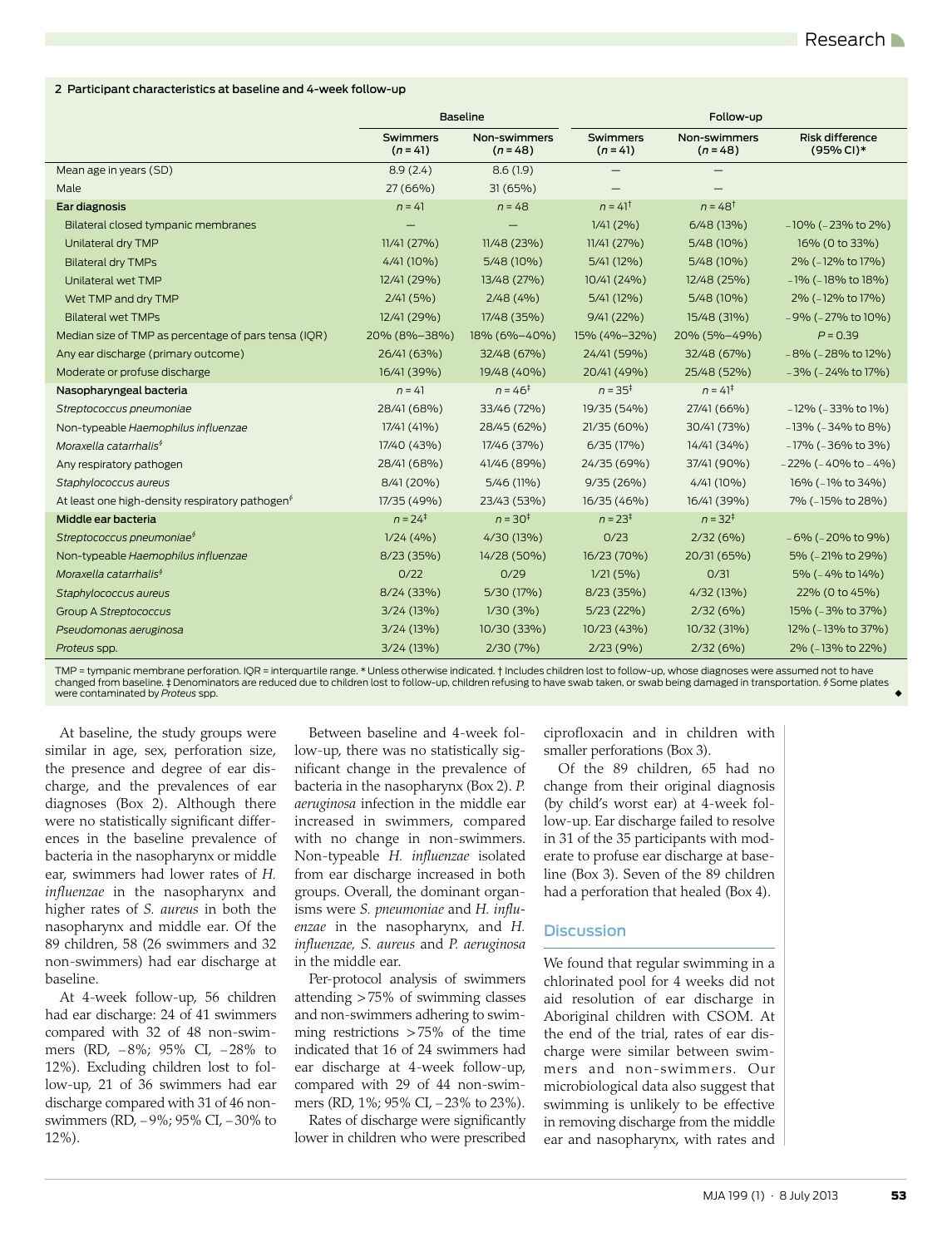| 3 Children with ear discharge at miat ear examination, by subgroup at baseme                              |             |              |              |                           |  |  |
|-----------------------------------------------------------------------------------------------------------|-------------|--------------|--------------|---------------------------|--|--|
|                                                                                                           | Overall     | Swimmers     | Non-swimmers | Risk difference (95% CI)  |  |  |
| All children with ear discharge at final ear examination                                                  | 56/89 (63%) | 24/41 (59%)  | 32/48 (67%)  | $-8\%$ ( $-28\%$ to 12%)  |  |  |
| Subgroup                                                                                                  |             |              |              |                           |  |  |
| Aged 5-7 years                                                                                            | 14/24 (58%) | 6/11(55%)    | $8/13(62\%)$ | $-7\%$ ( $-44\%$ to 31%)  |  |  |
| Aged 8-12 years                                                                                           | 42/65 (65%) | 18/30 (60%)  | 24/35 (69%)  | $-9\%$ ( $-31\%$ to 15%)  |  |  |
| Not prescribed topical ciprofloxacin                                                                      | 46/67 (69%) | 20/30 (67%)  | 26/37 (70%)  | $-4\%$ ( $-26\%$ to 18%)  |  |  |
| Prescribed topical ciprofloxacin                                                                          | 10/22 (45%) | 4/11(36%)    | 6/11(55%)    | $-18\%$ ( $-54\%$ to 23%) |  |  |
| Nil discharge                                                                                             | 9/31(29%)   | 3/15(20%)    | 6/16(38%)    | $-18\%$ ( $-47\%$ to 15%) |  |  |
| Scant discharge                                                                                           | 16/23 (70%) | 5/10 (50%)   | 11/13(85%)   | $-35\%$ ( $-66\%$ to 4%)  |  |  |
| Moderate or profuse discharge                                                                             | 31/35 (89%) | 16/16 (100%) | 15/19 (79%)  | $-21\%$ ( $-1\%$ to 44%)  |  |  |
| Small (< 25%) perforation                                                                                 | 19/49 (39%) | 9/24(38%)    | 10/25* (40%) | $-3\%$ ( $-29\%$ to 24%)  |  |  |
| Large ( $\geq$ 25%) perforation                                                                           | 35/38 (92%) | 15/17 (88%)  | 20/21 (95%)  | $-7\%$ ( $-31\%$ to 13%)  |  |  |
| Vi Doufonation otos mas post potimentosi fontmas oleilulnen in tipo post priimentoje premo ot inpositoje. |             |              |              |                           |  |  |

\* Perforation size was not estimated for two children in the non-swimming group at baseline. ◆

3 Children with ear discharge at final ear examination, by subgroup at baseline

densities of organisms generally comparable between swimmers and non-swimmers, with little change during the study. Among swimmers, there was an increase in *P. aeruginosa* middle ear infection, but this was not correlated with new episodes of ear discharge.

Our study is the first RCT to examine the effects of swimming on Aboriginal children with CSOM and also addresses the need for more RCTs examining the impact of swimming on children with grommets. Further, the microbiological data enabled an assessment of the effect of regular swimming on infection in the nasopharynx and middle ear. Other strengths include the blinding of examiners, prespecified subgroup analysis and a follow-up rate of more than 90%.

Our study also has some limitations. We planned to randomly assign 100 children and anticipated that 90% of participants would have ear discharge at follow-up, but we had only 89 participants and 63% with discharge at follow-up, meaning the study was underpowered. Some difficulties were encountered in recruiting children who did not attend school in one community. The possibility of contamination among non-swimmers was also a concern. Parents and school and pool staff assisted in ensuring that non-swimmers did not swim at the pool or at any other water sites, and alternative activities were provided for non-swimmers after school, as this was a popular swimming time. Attendance at swimming and activity classes were monitored, and two portable media players were offered as incentives to children with the highest attendance.

The lack of objective measures for the degree of discharge, perforation size and bacterial density may have contributed to measurement error. It is unlikely that these limitations would prevent a large clinical effect being identified. However, our small sample size means that modest benefits or harms associated with daily swimming may still be possible.

Our results are not consistent with research from two remote communities in Western Australia, which found that rates of TMPs among Aboriginal children halved from about 30% to 15% after swimming pools were installed.[11](#page-4-16) The potential to improve on our results with longer exposure to swimming is possible. However, the WA study did not follow individual children, and after 5 years the reductions were sustained in only one community[.14](#page-4-10) Further, the likelihood of significant clinical improvements over a longer period is not supported by our microbiological data. A recent South Australian study also found that the installation of swimming pools in six communities did not affect rates of TMPs among children.<sup>[12](#page-4-17)</sup>

While swimming may remove some ear and nasal discharge, there is evidence to suggest that cleansing practices alone will not cure CSOM. A Cochrane review of studies conducted in developing countries found that wet irrigation or dry mopping was no more effective than no treatment in resolving ear discharge in children with CSOM (odds ratio, 0.63; 95% CI, 0.36–1.12).<sup>[21](#page-4-18)</sup> The review recommended that aural cleansing should be conducted in conjunction with topical antibiotic therapy.<sup>[21](#page-4-18)</sup> Future studies could look at the effectiveness of swimming in combination with the application of topical antibiotic therapy.

Over the 4 weeks of our intervention, rates of *H. influenzae* middle ear infection substantially increased in both swimmers (from 35% to 70%) and non-swimmers (from 50% to 65%). Previous topical antibiotic trials

| 4 Change in diagnosis (by child's worst ear) from baseline to final ear examination |  |
|-------------------------------------------------------------------------------------|--|
|-------------------------------------------------------------------------------------|--|

| Outcome                                | Overall $(n = 89)$ | Swimmers $(n = 41)$ | Non-swimmers $(n = 48)$ |  |  |
|----------------------------------------|--------------------|---------------------|-------------------------|--|--|
| Dry TMP to closed<br>tympanic membrane | 4(5%)              | 1(2%)               | 3(6%)                   |  |  |
| Dry TMP to dry TMP                     | 18 (20%)           | 11(27%)             | 7(15%)                  |  |  |
| Dry TMP to wet TMP                     | $9(10\%)$          | 3(7%)               | 6(13%)                  |  |  |
| Wet TMP to closed<br>tympanic membrane | 3(3%)              | $\Omega$            | 3(6%)                   |  |  |
| Wet TMP to dry TMP                     | 8(9%)              | $5(12\%)$           | 3(6%)                   |  |  |
| Wet TMP to wet TMP                     | 47 (53%)           | 21(51%)             | 26 (54%)                |  |  |
| Improved                               | 15 (17%)           | 6(15%)              | 9(19%)                  |  |  |
| Same                                   | 65 (73%)           | 32 (78%)            | 33 (69%)                |  |  |
| Got worse                              | $9(10\%)$          | 3(7%)               | 6(13%)                  |  |  |
| TMP = tympanic membrane perforation.   |                    |                     |                         |  |  |

**54** MJA 199 (1) · 8 July 2013